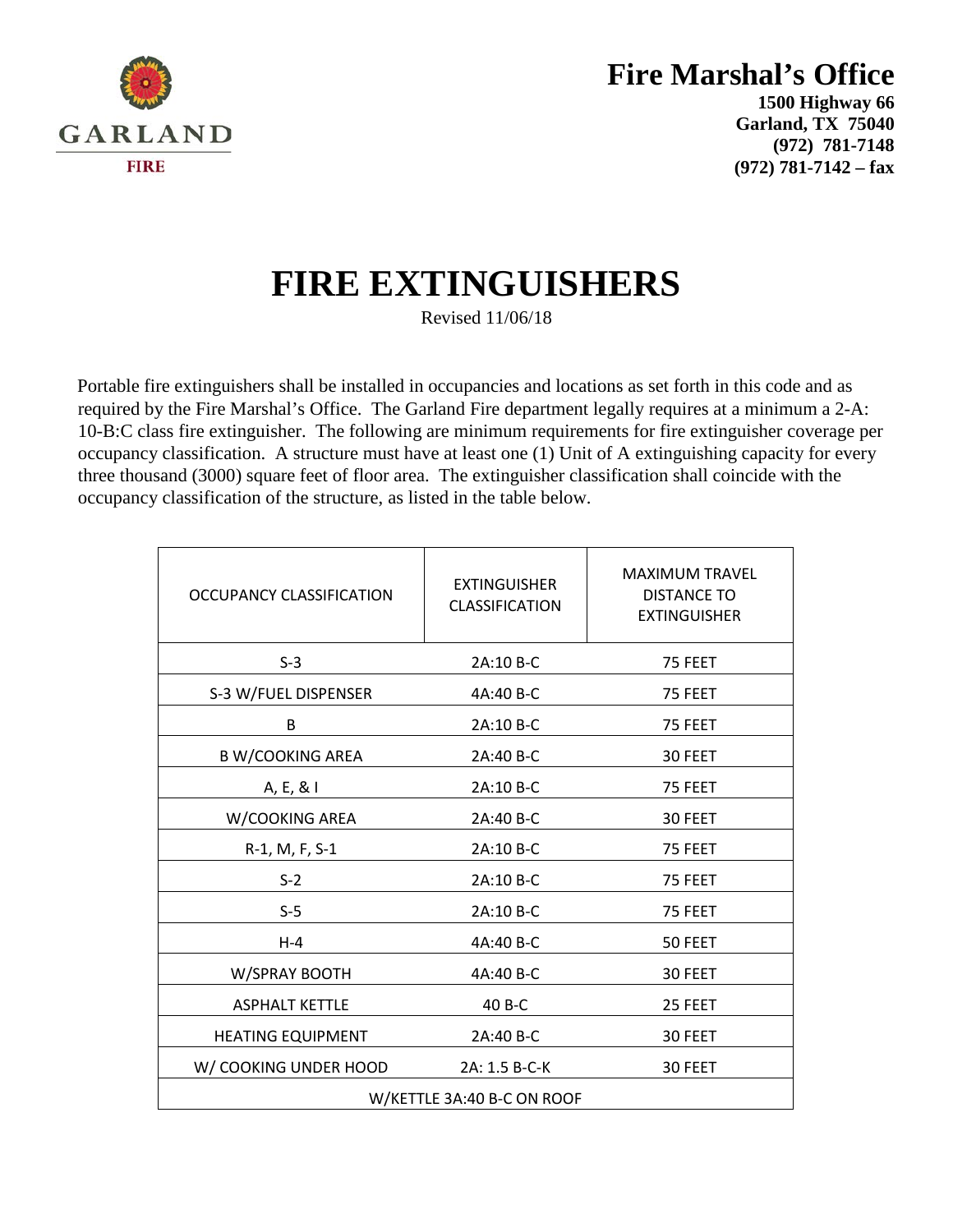

# **Fire Marshal's Office**

**1500 Highway 66 Garland, TX 75040 (972) 781-7148 (972) 781-7142 – fax**

#### EXCEPTION: All new installations of UL 300 listed systems shall be accompanied by a 2-A:1-B:C:K fire extinguisher. All existing hood systems shall be retrofitted with a 2-A:1-B:C:K within (1) one calendar year from 6/15/99.

#### MOUNTING, INSPECTION AND MAINTENANCE REQUIREMENTS

Fire extinguishers shall be hung on brackets not more than 5 feet above the floor with a minimum clearance of 4 inches between the bottom of the fire extinguisher and the floor.

- 1. Extinguishers shall be subjected to a yearly inspection by a state licensed extinguisher company.
- 2. Extinguishers shall be subjected to maintenance not more than 6 years apart or when specifically indicated by an inspector.

#### **Restaurant hood suppression systems and/or spray booths, etc.:**

(a) On a semi-annual basis, all pre-engineered automatic dry chemical extinguishing systems shall be inspected and if any deficiencies are found, **appropriate corrective action shall be taken immediately.**

(b) On an annual-basis all pre-engineered automatic dry chemical extinguishing systems shall be recharged and a thorough check of the system shall be conducted.

#### **Inspection of Range Hoods to include:**

Current inspection **Tag** dated within the last 6 months. System is fully pressurized. Discharge nozzles are provided with blow-off caps. All filters are in place. Hoods are clean and free of excess grease build-up. All detectors, releasing devices, piping, hose assemblies, nozzles, alarms, and all auxiliary equipment are examined.

#### **Definitions:**

**Inspection -** A "quick check" that an extinguisher is available and will operate. It is intended to give reasonable assurance that the extinguisher is fully charged and operable. This is done by seeing that it is in its designated place that it has not been actuated or tampered with, and there is no obvious physical damage or condition to prevent operation.